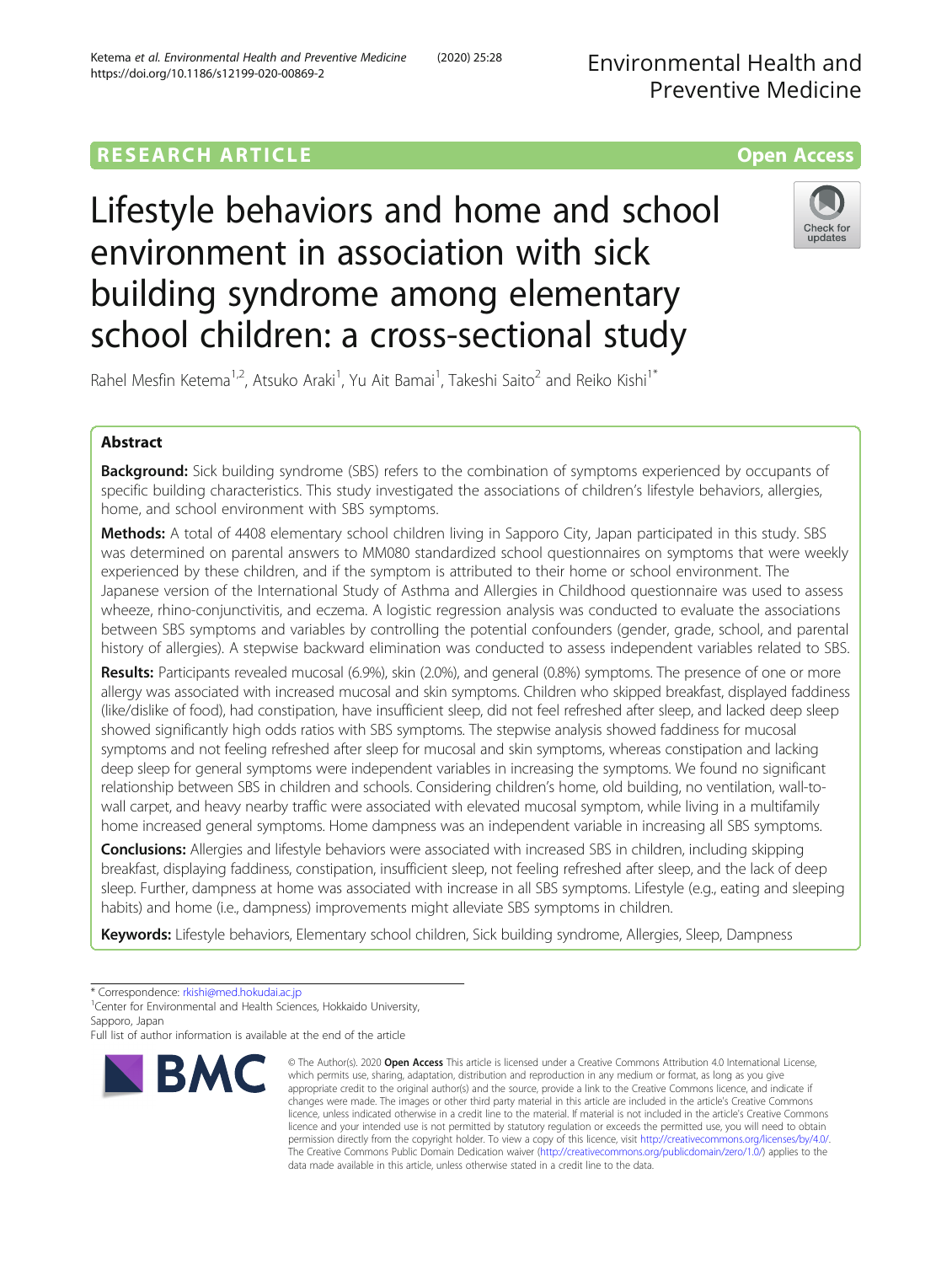# Background

The term sick building syndrome (SBS) refers to nonspecific mucosal, skin, and general symptoms that are caused by exposure to a specific building environment [[1,](#page-9-0) [2](#page-9-0)]. In Japan, many residences built since the 1990s were designed to ensure airtight spaces; however, previous research suggested that this poses SBS risks for occupants [[3](#page-9-0), [4](#page-9-0)]. As such, the Japanese government established enforceable prevention measures through the Building Standard Act, which has applied to new buildings since 2003 [[5](#page-9-0), [6](#page-9-0)]. Relevant construction guidelines ensure proper ventilation and limited concentrations of indoor chemicals, such as formaldehyde. Indeed, the number of SBS reports has decreased considerably since that time [[5,](#page-9-0) [7\]](#page-9-0).

Previous SBS studies that include children have revealed many potential variables, such as sex, age, asthma/allergies, dampness, poor ventilation, and biological/chemical agents [\[8](#page-9-0)–[10\]](#page-9-0). Research has also indicated that dampness in the home and/or school can increase SBS for school children [[11](#page-9-0), [12](#page-9-0)]. Further, children with doctor-diagnosed atopy and rhinitis tend to have associations with the incidence of SBS than children without these diseases [[13](#page-9-0), [14](#page-9-0)]. Regarding indoor chemicals, epidemiological studies conducted in both Malaysia [[9\]](#page-9-0) and Japan [\[15\]](#page-9-0) have shown that substances such as formaldehyde are associated with increasing building-related symptoms in children.

The lifestyle behaviors adopted by children are an important factors in long-term health effects [[16](#page-9-0)]. Regarding SBS and lifestyle behaviors in children, research has shown that foregoing breakfast, eating too many snacks/sweets, irregular bowel movements, high durations of daily TV watching, and sleep problems are related to adverse eye, nasal, and general symptoms [\[17](#page-9-0), [18](#page-9-0)]. However, there is limited evidence on the association of unhealthy (unfavorable) lifestyle behaviors of individuals together with previously reported factors such as personal and the building characteristics with SBS. Thus, in this study, we evaluated associations of children's lifestyle behaviors together with allergies. Additionally, since school-aged children spend most of their time in school and home building, we investigated relation of home and/or school building characteristics with SBS symptoms in elementary school children.

# Methods

# Study participants

This study analyzed data from a questionnaire survey conducted to assess the home and/or school environments of elementary school children in Sapporo, Japan. As the survey design has been reported in detail elsewhere [\[19](#page-9-0)], only brief descriptions are provided here.

Sapporo city is located in Hokkaido, which is an island in northern Japan. There are 202 total public elementary schools in Sapporo city. Based on Health and Physical Education Council membership and to include all schools from all 10 wards of Sapporo city, a total of 35 school principals were asked to participate in this study. Of those, 12 agreed and participated in this study; student numbers ranged from 113 to 906.

# **Questionnaires**

The questionnaire survey was conducted from November 2008 to February 2009. The school building characteristics were obtained from either the principal or vice-principal of the respective school. We distributed a total of 6393 questionnaires to all children in grades 1–6 from those 12 schools. Classroom teachers asked students to bring these questionnaires to parents or guardians. The questionnaires were completed by parents or guardians on behalf of their children. Students returned the completed questionnaires ( $n = 4408$  returned; response rate = 69%) back to their teacher within 5–8 days. To determine and categorize SBS symptoms, the Japanese version of the MM080 epidemiological questionnaire for home and school was used [[17](#page-9-0), [20\]](#page-9-0). The "MM" in "MM080" refers to environmental medicine (i.e., Miljo Medicine in Swedish). SBS symptoms in the last three months were categorized as follows: mucosal symptoms (itchy eye, stuffy nose, and cough), skin symptoms (dry/flushed face, scalp, and/or hands), and general symptoms (fatigue, headache, and sleep problems). Each questionnaire item (symptom) was answered using one of three responses (i.e., "yes, often (every week)", "yes, sometimes", and "no, never"). Each item also contained a follow-up question that was answered by selecting either "yes" or "no" (i.e., "Do you believe that the symptom is due to the child's school or home building environment?"). This study considered responses of "yes, often (every week)" to at least one symptom in the category and answer of "yes" to the respective follow-up question as SBS positive. The allergic symptoms section of the questionnaire was based on the Japanese translated version of the International Study of Asthma and Allergies in Childhood (ISAAC) questionnaire of wheeze, rhinoconjunctivitis, and eczema [[19](#page-9-0), [21](#page-9-0)]. In this study, "Any allergies" is defined positive if a child experienced at least one of the ISAAC symptoms. The survey also asked for student demographic information, including sex, grade, parental history of allergies (history of doctordiagnosed allergies of either mother or father of the child), lifestyle behaviors, and housing characteristics. Any response to a given lifestyle behavior that was considered "unhealthy" received 1 score, while a "healthy" response received 0 score. There were seven total lifestyle behaviors, (i) breakfast eating habits (sometimes or never = 1, always = 0), (ii) faddiness (like/dislike of food; significant = 1, none/some = 0), (iii) TV watching time/day ( $\geq 3$  h = 1,  $\leq 2$  $h = 0$ ), and (iv) constipation/bowel movement (once or less in  $3 \text{ days} = 1$ , once every  $1-2 \text{ days} = 0$ ). Next, three sleep-related item responses, namely (v) sufficiency, (vi)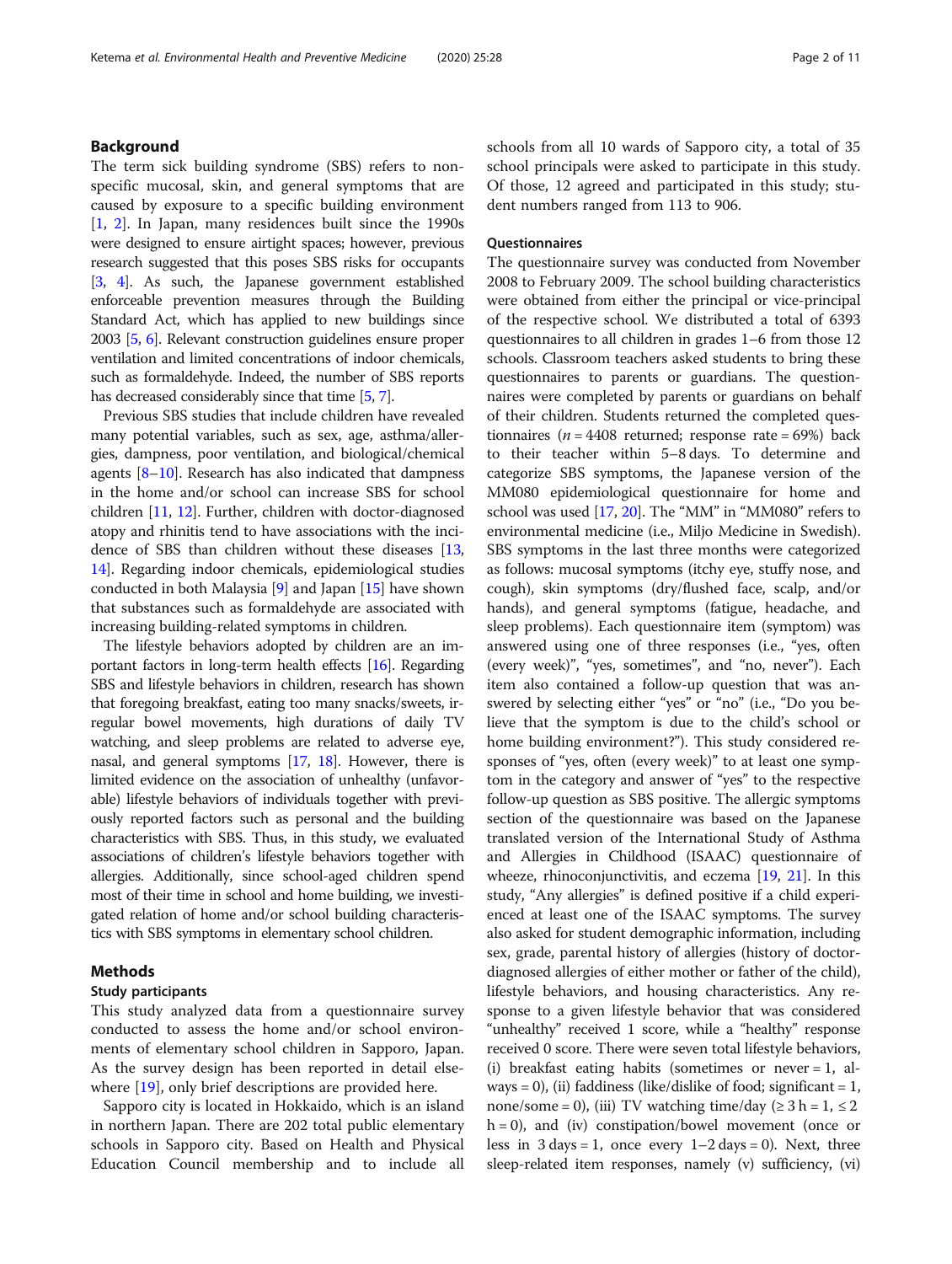feeling refreshed after sleep, and (vii) deep sleep was used to subjectively evaluate "poor" or "good" sleep habits. Responses of "no or sometimes" were considered indicative of poor sleep quality and received 1 score, while "almost or always" were considered indicative of good sleep quality and thus received 0 score. We also assigned a lifestyle index to reflect a given student's lifestyle behaviors based on their responses; this ranged from 0 (healthiest) to 7 (unhealthiest or least healthy). Parents of the child answered a children's home building characteristics questionnaire, which included items on the number of inhabitants, building age, housing type (single- or multifamily house), structure (wood/other), newly built or renovated within 1 year (yes/no), whether they lived near heavy traffic road (within 50 m; yes/no), whether there was mechanical ventilation in the living area and/or child's room(s) (yes/no), the presence of environmental tobacco smoke (ETS; yes/no), the presence of wall-to-wall carpet (yes/no), and whether there were furry pets in the house (yes/no). We also inquired about four signs of dampness, including visible mold, moldy odor, episodes of water leakage, and condensation within the past five years; here, answers of "yes" received one score each, thus resulting in a total score used for the dampness index (0–4), with higher scores indicating greater dampness [\[1\]](#page-9-0).

#### Statistical analysis

We examined the prevalence of SBS based on demographics, lifestyle behaviors, home, and school building characteristics using either the chi-square or  $t$  test. Here, categorical variables were presented as numbers and percentiles, while continuous variables were shown as mean ± standard deviations. Then, the combined impacts of lifestyle variables were quantified using the abovementioned lifestyle index (0–7); individual lifestyle behaviors range from 0 (healthiest) to 7 (unhealthiest or least healthy). Logistic regression models were then used to determine whether SBS symptoms were associated with demographic, lifestyle behaviors, and home building characteristics. Odds ratios (OR) were calculated with 95% confidence intervals (95% CI) and adjusted for the potential confounding factors of gender, grade, parental history of allergies, and school. Finally, we conducted a stepwise backward elimination analysis to determine the independent variables in association with SBS. All variables of lifestyle behavior and home characteristics were introduced into the model at the same time and adjusted for gender, grade, school, and parental history of allergies. Two-tailed tests and 5% levels of significance were applied to all analyses. All calculations were performed using the JMP Clinical 6.0 software from SAS.

# Ethics

This study's protocol was approved by the ethical board for epidemiological studies at the Hokkaido University

Graduate School of Medicine on September 24, 2008. Written consent was obtained from the guardian/parent of each participating child.

# Results

Table [1](#page-3-0) shows the prevalence of SBS symptoms among the children and according to lifestyle behaviors. The prevalence rates for mucosal, skin, and general symptoms were 6.9%, 2.0%, and 0.8%, respectively, while 35% reported experiencing one or more allergic symptoms within the previous 12 months. Significantly higher mucosal symptoms were observed among boys, while a higher prevalence of general symptoms was found among girls. Children with at least one allergy and whose parents had histories of allergies reported an increased prevalence of both mucosal and skin symptoms compared to those without allergies/parental histories of allergies.

As shown in Table [1,](#page-3-0) most of the school children had good habits regarding daily breakfast consumption (97.4%) and the lack of faddiness (87.1% none/some). Further, about 70% watched TV for  $\leq 2$  h/day, while 92.3% reported bowel movements once every 1–2 days. Most children also reported good sleep quality based on measures of sufficiency, feeling refreshed after sleep, and receiving deep sleep (72.6%, 66.2%, and 89.9%, respectively). On the other hand, children who skipped breakfast and those who expressed significant faddiness (many instances of liking/disliking food) reported higher prevalence rates for general and mucosal symptoms, respectively. Notably, an increased prevalence of all SBS symptoms was found among children who reported only having bowel movements once every 3 days and who had poor sleep quality. Mean lifestyle index (0–7) values were also significantly higher for children with all SBS symptoms when compared to children without symptoms.

Table [2](#page-4-0) shows the prevalence of SBS based on participant's housing characteristics. As shown, households contained an average of four inhabitants. Children who lived in older buildings and houses with dampness exhibited SBS symptoms at significantly higher rates. Further, a higher prevalence of general symptoms was found among children living in multifamily houses (i.e., compared to those in single-family houses). More mucosal symptoms were reported among children living in houses with wall-to-wall carpet and without ventilation. Finally, children who lived in houses located near (within 50 m) roads with heavy traffic reported increased mucosal and general symptoms.

The basic building characteristics of all 12 elementary schools are listed in Table [3.](#page-5-0) School building ages ranged from < 1 year to 46 years, and 11 of the 12 schools were constructed of ferroconcrete (one was prefabricated). Further, nine schools had PVC flooring, while the others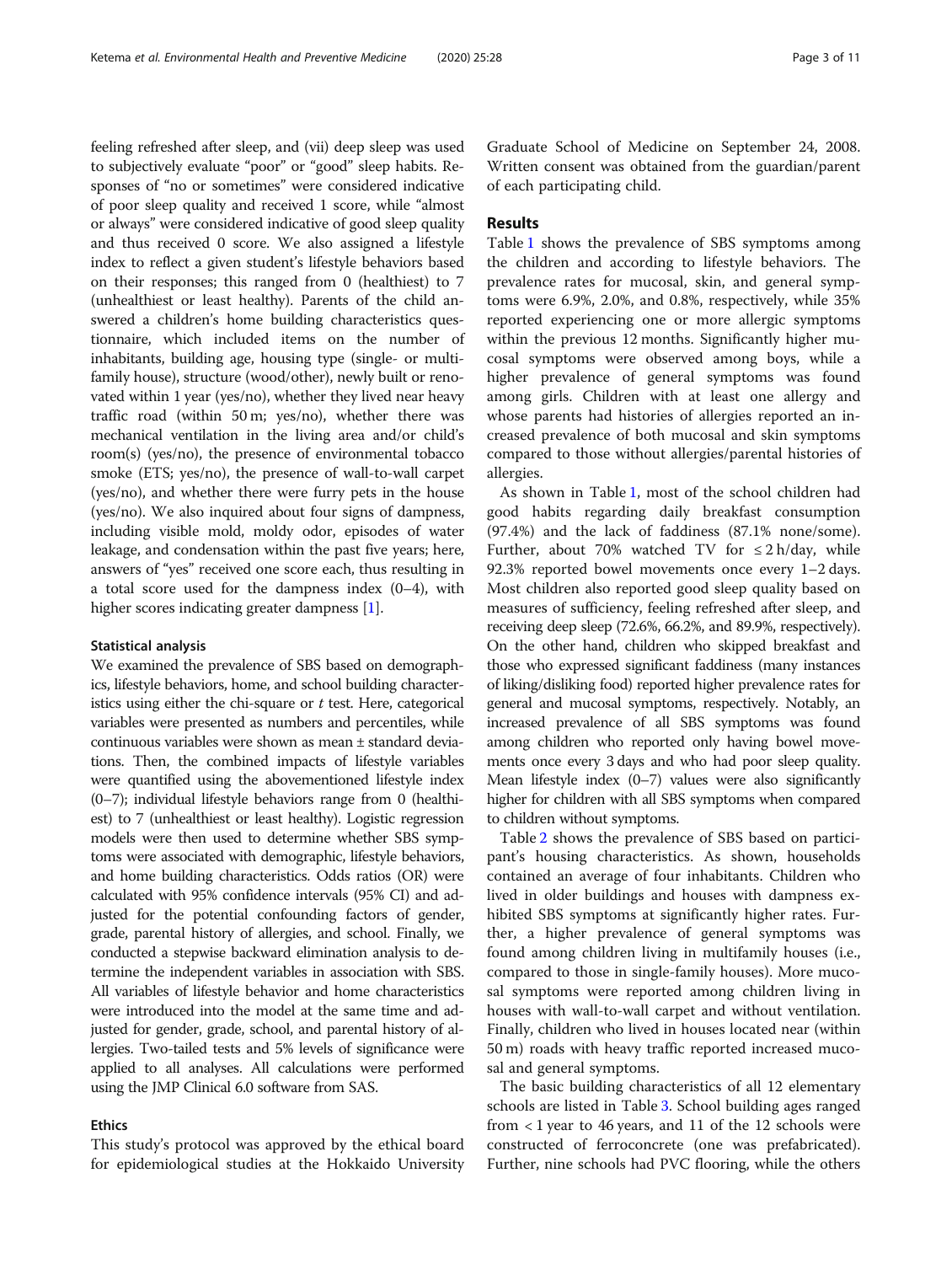<span id="page-3-0"></span>

|  |  | Table 1 Prevalence of sick building symptoms (SBS) with demographic and lifestyle behavior of children |  |
|--|--|--------------------------------------------------------------------------------------------------------|--|
|  |  |                                                                                                        |  |

|                     | Variables                                  | Reference        | Total $n$ (%) or,<br>(Mean $\pm$ SD) | Mucosal symptoms |                | Skin symptoms General symptoms |
|---------------------|--------------------------------------------|------------------|--------------------------------------|------------------|----------------|--------------------------------|
| SBS symptoms        | Mucosal symptoms                           | Yes              | 304 (6.9)                            |                  | 38 (43.7)**    | 13 (37.1)                      |
|                     |                                            | <b>No</b>        | 4104 (93.1)                          |                  | 49 (56.3)      | 22(6.6)                        |
|                     | Skin symptoms                              | Yes              | 87(2.0)                              | 38 (43.7)**      |                | $6(6.9)$ **                    |
|                     |                                            | No               | 4321 (98)                            | 266 (6.2)        |                | 29 (0.7)                       |
|                     | General symptoms                           | Yes              | 35 (0.8)                             | $13(37.1)$ **    | $6(6.9)$ **    |                                |
|                     |                                            | No               | 4373 (99.2)                          | 291 (6.6)        | 81 (93.1)      |                                |
| Demographic data    | Gender                                     | Boys             | 2125 (49.2)                          | $177 (8.3)***$   | 39 (1.8)       | $10(0.5)$ **                   |
|                     |                                            | Girls            | 2192 (50.8)                          | 123(5.6)         | 45(2.1)        | 23(1.1)                        |
|                     | Grade                                      | $\mathbf{1}$     | 723 (16.4)                           | 43 (5.9)         | 14(1.9)        | 6(0.8)                         |
|                     |                                            | $\overline{2}$   | 739 (16.8)                           | 53 (7.2)         | 16(2.2)        | 4(0.5)                         |
|                     |                                            | 3                | 752 (17.1)                           | 61(8.1)          | 15 (1.9)       | 10(1.3)                        |
|                     |                                            | $\overline{4}$   | 768 (17.5)                           | 45 (5.8)         | 13(1.7)        | 6(0.8)                         |
|                     |                                            | 5                | 698 (15.9)                           | 51(7.3)          | 16(2.3)        | 7(1.0)                         |
|                     |                                            | 6                | 708 (16.1)                           | 51(7.2)          | 13(1.8)        | 2(0.3)                         |
|                     | Parental history of allergies              | Yes              | 2813 (63.8)                          | 267 (9.5)***     | 76 (2.7)***    | 26 (0.9)                       |
|                     |                                            | No               | 1595 (36.2)                          | 37(2.3)          | 11(0.7)        | 9(0.6)                         |
|                     | Any allergies                              | Yes              | 1465 (35.0)                          | 229 (15.6)***    | 64 $(4.4)$ *** | 16(1.1)                        |
|                     |                                            | No               | 2721 (65.0)                          | 52 (1.9)         | 19(0.7)        | 18(0.6)                        |
| Lifestyle behaviors | Eating breakfast                           | No/sometimes     | 108(2.4)                             | 9(8.3)           | 2(1.8)         | $3(2.7)$ *                     |
|                     |                                            | Always           | 4295 (97.4)                          | 295 (6.9)        | 85 (1.9)       | 32(0.7)                        |
|                     | Significant faddiness                      | Significant      | 568 (12.9)                           | 57 (10.1)**      | 14(2.4)        | $10(1.7)^{*}$                  |
|                     |                                            | Almost none/some | 3829 (87.1)                          | 247 (6.4)        | 73 (1.9)       | 25(0.6)                        |
|                     | Daily TV watching                          | $\geq 3h$        | 1394 (31.7)                          | 103(7.4)         | 27 (1.9)       | 14(1.0)                        |
|                     |                                            | $\leq 2 h$       | 3007 (68.3)                          | 201(6.7)         | 60(2.0)        | 21(0.7)                        |
|                     | Constipation/bowel movement Once in 3 days |                  | 337 (7.7)                            | 33 (9.9) *       | $13(3.8)$ *    | $10(3.0)***$                   |
|                     |                                            | Once in 1-2 days | 4042 (92.3)                          | 270 (6.7)        | 74 (1.8)       | 24 (0.6)                       |
|                     | Insufficient sleep                         | No/sometimes     | 1199 (27.4)                          | $115(9.6)***$    | 34 $(2.8)$ *   | $22(1.8)***$                   |
|                     |                                            | Always           | 3186 (72.6)                          | 186 (5.8)        | 52(1.6)        | 11(0.3)                        |
|                     | Feeling refreshed after sleep              | No/sometimes     | 1486 (33.8)                          | $151 (10.2)$ *** | 45 (3.0)***    | $24(1.6)***$                   |
|                     |                                            | Always           | 2908 (66.2)                          | 152 (5.2)        | 42 (1.4)       | 10(0.3)                        |
|                     | Deep sleep                                 | No/sometimes     | 441 (10.1)                           | 62 $(14.1)$ ***  | $17(3.8)$ **   | $12(2.7)***$                   |
|                     |                                            | Always           | 3953 (89.9)                          | 242 (6.1)        | 70 (1.8)       | 21(0.5)                        |
|                     | Lifestyle index (0-7)                      | Continuous       | $2.1 \pm 1.2$                        | $2.5 \pm 1.3***$ | $2.4 \pm 1.2*$ | $3.1\pm1.1^{***}$              |

Any allergies were defined positive if a child experiences at least one of ISAAC symptoms (wheeze, rhinoconjunctivitis, or eczema)

 $p$  values were calculated using the chi-square test  $**p* \le 0.05$ ,  $**p* \le 0.01$ ,  $**p* \le 0.001$ 

were built with wooden floors. Responses also showed that just three schools had mechanical ventilation systems, while only one had a humidity control system, and the rest used natural ventilation. Next, 10 schools had single-glass, double-paned windows, while two had paired-glass windows. For room heating, seven schools used natural gas, three used kerosene, and two used electricity. Since no significant differences in the prevalence of SBS were observed among schools, we solely focused on the home environment for the remaining analyses. However, we included schools as a confounding factor in adjusted regression models to control potential variables that could be associated with SBS.

Table [4](#page-6-0) shows the adjusted logistic regression results on the associations of demography, lifestyle behaviors, and home characteristics variables with SBS symptoms. The presence of any allergies revealed a high OR with both mucosal (OR = 9.23, 95% CI = 5.41, 10.20) and skin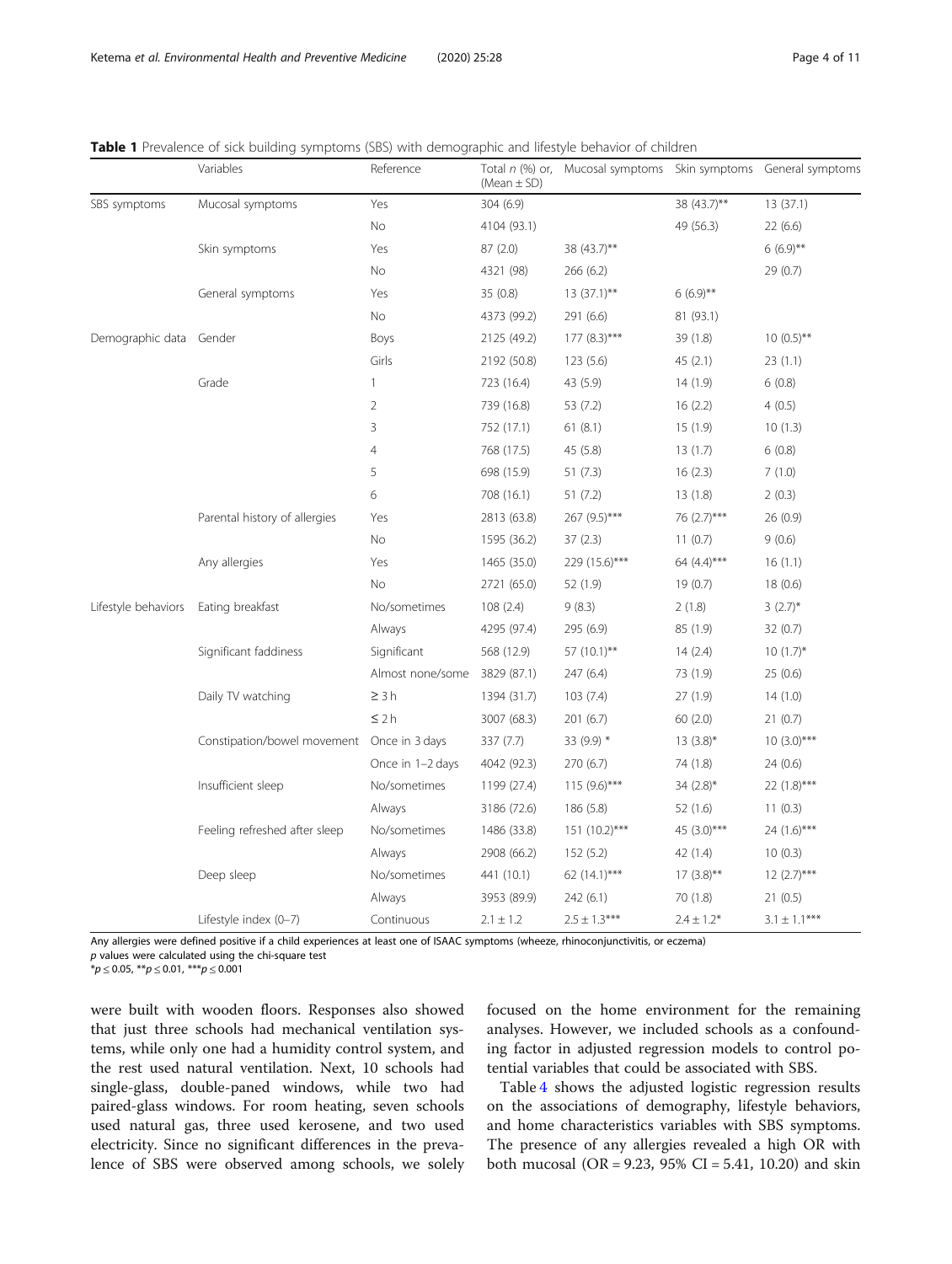|                 | Variables                                    | Reference          | Total $n$ (%) or<br>$(Mean \pm SD)$ | Mucosal<br>symptoms | Skin<br>symptoms  | General<br>symptoms |
|-----------------|----------------------------------------------|--------------------|-------------------------------------|---------------------|-------------------|---------------------|
| Home building   | Number of inhabitants                        | Continuous         | $4.1 \pm 1.1$                       | $4.0 \pm 1.01$      | $4.0 \pm 1.1$     | $4.0 \pm 1.2$       |
| characteristics | Building age                                 | Years              | $14.1 \pm 10.0$                     | $15 \pm 10.8*$      | $16.3 \pm 10.5*$  | $15.4 \pm 7.8$      |
|                 | Dampness index (0-4)                         | Continuous         | $1.1 \pm 1.1$                       | $1.4 \pm 1.1***$    | $1.4 \pm 1.2$ *** | $1.6 \pm 1.2***$    |
|                 | Type of home                                 | Single-family home | 1910 (43.5)                         | 116(6.1)            | 41(2.1)           | $9(0.5)^{*}$        |
|                 |                                              | Multifamily home   | 2483 (56.5)                         | 188 (7.6)           | 46 (1.8)          | 25(1.0)             |
|                 | Structure of home                            | Wooden             | 2248 (51.4)                         | 149 (6.6)           | 45(2.0)           | 12(0.5)             |
|                 |                                              | Others             | 2124 (58.6)                         | 154(7.3)            | 42(2.0)           | 22(1.1)             |
|                 | Newly built/renovated within 1 year          | Yes                | 279 (6.3)                           | 13(4.7)             | 7(2.5)            | 2(0.7)              |
|                 |                                              | No                 | 4129 (93.6)                         | 291(7.1)            | 80 (1.9)          | 33 (0.8)            |
|                 | Environmental tobacco smoke                  | Yes                | 2105 (47.9)                         | 151(7.2)            | 43(2.1)           | 21(1.0)             |
|                 |                                              | No                 | 2291 (52.1)                         | 153(6.6)            | 44 (1.9)          | 13(0.6)             |
|                 | Ventilation in living and/or child's room(s) | Yes                | 2846 (65.4)                         | $179(6.3)^{*}$      | 60(2.1)           | 21(0.7)             |
|                 |                                              | No                 | 1503 (34.6)                         | 123 (8.2)           | 26(1.7)           | 13(0.9)             |
|                 | Furry pets in the house                      | Yes                | 1106 (25.1)                         | 67(6.1)             | 16(1.4)           | 9(0.8)              |
|                 |                                              | <b>No</b>          | 3293 (74.5)                         | 237(7.2)            | 71(2.2)           | 25 (0.8)            |
|                 | Wall-to-wall carpet                          | Yes                | 2511 (57.3)                         | $191(7.6)^*$        | 53(2.1)           | 21(0.8)             |
|                 |                                              | No                 | 1870 (42.7)                         | 109(5.8)            | 34(1.8)           | 13(0.7)             |
|                 | Lives near heavy traffic within 50 m         | Yes                | 3336 (76.4)                         | $254 (7.6)$ ***     | 65(1.9)           | $31(0.9)$ *         |
|                 |                                              | No                 | 1028 (23.5)                         | 48 (4.6)            | 22(2.1)           | 3(0.3)              |

<span id="page-4-0"></span>Table 2 Prevalence of sick building symptoms and home building characteristics

 $p$  values were calculated using the chi-square test and t test

 $* p \le 0.05$ ,  $** p \le 0.01$ ,  $*** p \le 0.001$ 

 $(OR = 5.23, 95\% \text{ CI} = 3.12, 9.17)$  symptoms. Further, a significantly increased OR was observed for the association between skipping breakfast and general symptoms  $(OR = 3.92, 95\% CI = 1.13, 13.49)$ , while significant faddiness was associated with mucosal (OR = 1.60, 95% CI = 1.17, 2.18) and general (OR = 2.77, 95% CI = 1.26, 6.06) symptoms. Finally, having a bowel movement only once every 3 days and lacking quality sleep (not receiving sufficient sleep, not feeling refreshed after sleep, and lacking deep sleep) showed significantly high ORs in association with all SBS symptoms. No significant associations were found between any amounts of daily TV watching time and SBS symptoms. Next, we examined the association between housing characteristics and SBS symptoms. Here, several variables were significantly associated with higher mucosal symptoms, including older building age, no ventilation, wall-to-wall carpet, and living near heavy traffic, while skin and general symptoms revealed significantly high ORs with older building age and living in a multifamily (apartment) home. Further, an increased OR was observed between all SBS symptoms and the dampness index.

We then conducted a backward stepwise analysis while adjusting for potential confounders (gender, grade, parental history of allergies, and school) to assess independent variables in associations with SBS symptoms (Table [5](#page-7-0)). Results clearly showed that having any allergies was significantly associated with elevated mucosal and skin symptoms. For lifestyle behaviors, significant faddiness and not feeling refreshed after sleep revealed high ORs in relation to mucosal symptoms. The association between constipation and general symptoms was also persistent. Among building characteristics, only the association between home dampness and all SBS symptoms remained significant after eliminating assessed variables.

# **Discussion**

This study derived data from an epidemiological survey to assess the prevalence of SBS symptoms in relation to allergic diseases, lifestyle behaviors, and building characteristics among school children. A significant positive association was found between the presence of allergies and all SBS symptoms. However, this study found a lower prevalence of SBS symptoms than a previous report [[17](#page-9-0)] among children of the same age group. Nevertheless, lifestyle behaviors such as skipping breakfast, significant faddiness, constipation, insufficient sleep, not feeling refreshed after sleep, and lacking deep sleep were associated with increased SBS symptoms. Several building characteristics were also associated with increased SBS symptoms, including building age, multifamily housing,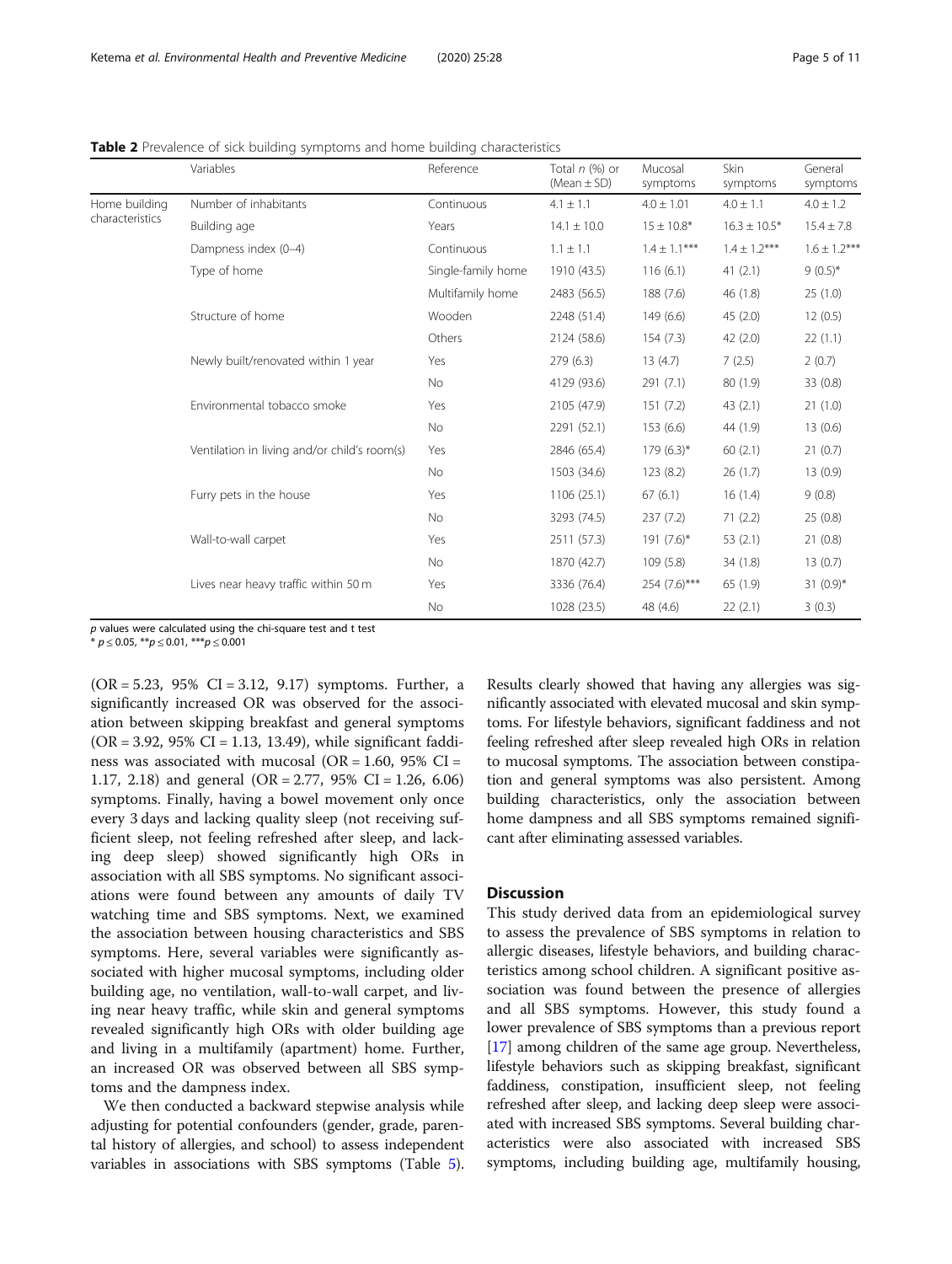<span id="page-5-0"></span>

|              |                       |                        | Table 3 School building characteristics and prevalence              |                       | of SBS symptoms $(N = 12)$ |                                                  |                |               |                                   |               |                     |
|--------------|-----------------------|------------------------|---------------------------------------------------------------------|-----------------------|----------------------------|--------------------------------------------------|----------------|---------------|-----------------------------------|---------------|---------------------|
| Schools      | Number of<br>students | age (year)<br>Building | Construction                                                        | ᠊ᢛ<br>materi<br>Floor | Ventilation<br>type        | Window panes                                     | Heating energy |               | Humidity control Mucosal symptoms | Skin symptoms | symptoms<br>General |
|              | 633                   |                        | Ferroconcrete                                                       | Wood                  | Mechanical,<br>exhaust     | Paired glass                                     | Natural gas    | $\frac{1}{2}$ | 35 (6.7)                          | 11(2.1)       | (0.2)               |
|              | 296                   | 30                     | Ferroconcrete                                                       | E<br>PVC til          | Natural                    | Single-glass, double-paned                       | Kerosene       | $\frac{1}{2}$ | 11(5.5)                           | 4(2.0)        | (0.5)               |
|              | 906                   | 35                     | Ferroconcrete                                                       | PVC tiles             | Natural                    | Single-glass, double-paned                       | Natural gas    | $\frac{1}{2}$ | 51 (8.7)                          | 7(1.2)        | 2(0.3)              |
| Ч            | 329                   | 36                     | Ferroconcrete                                                       | PVC tiles             | Natural                    | Single-glass, double-paned                       | Kerosene       | $\frac{1}{2}$ | 17(8.8)                           | 2(1.0)        | 2(1.0)              |
| ഥ            | 494                   | 46                     | Ferroconcrete                                                       | PVC tiles             | Natural                    | Single-glass, double-paned                       | Natural gas    | $\frac{1}{2}$ | 19 (7.6)                          | 8 (3.2)       | 5 (2.0)             |
| $\circ$      | 529                   | 27                     | Ferroconcrete                                                       | PVC tiles             | Mechanical,<br>exhaust     | Single-glass, double-paned                       | Kerosene       | Yes           | 29 (7.7)                          | 7(1.8)        | 4(1.1)              |
| r            | 552                   | 26                     | Ferroconcrete                                                       | PVC tiles             | Natural                    | Single-glass, double-paned                       | Natural gas    | $\frac{1}{2}$ | 23 (5.4)                          | 9(2.1)        | 7(1.6)              |
| ${}^{\circ}$ | 113                   | 30                     | Ferroconcrete                                                       | Wood                  | Mechanical,<br>exhaust     | Single-glass, double-paned                       | Electricity    | $\frac{1}{2}$ | 3(3.1)                            | (0.0)         | (0.0)               |
| Ō            | 677                   | $\approx$              | Ferroconcrete                                                       | PVC tiles             | Natural                    | Single-glass, double-paned                       | Natural gas    | $\frac{1}{2}$ | 36 (7.2)                          | (1.8)         | 5 (1.0)             |
| $\supseteq$  | 645                   | 24                     | Ferroconcrete                                                       | PVC tiles             | Natural                    | Single-glass, double-paned                       | Electricity    | $\frac{1}{2}$ | 34(7.3)                           | 13(2.7)       | (0.6)               |
|              | 742                   | $\frac{1}{\sqrt{2}}$   | Prefabricate                                                        | Wood                  | Natural                    | Paired glass                                     | Natural gas    | $\frac{1}{2}$ | 11(3.6)                           | 10 (2.0)      | (0.8)               |
| $\supseteq$  | 477                   | $\bar{4}$              | Ferroconcrete                                                       | හි<br>PVC til         | Natural                    | Single-glass, double-paned                       | Natural gas    | $\frac{1}{2}$ | 11 (6.9)                          | 7(2.3)        | (0.3)               |
|              |                       |                        | Based on chi-square test, no significant difference was observed in |                       |                            | the prevalence of all SBS symptoms among schools |                |               |                                   |               |                     |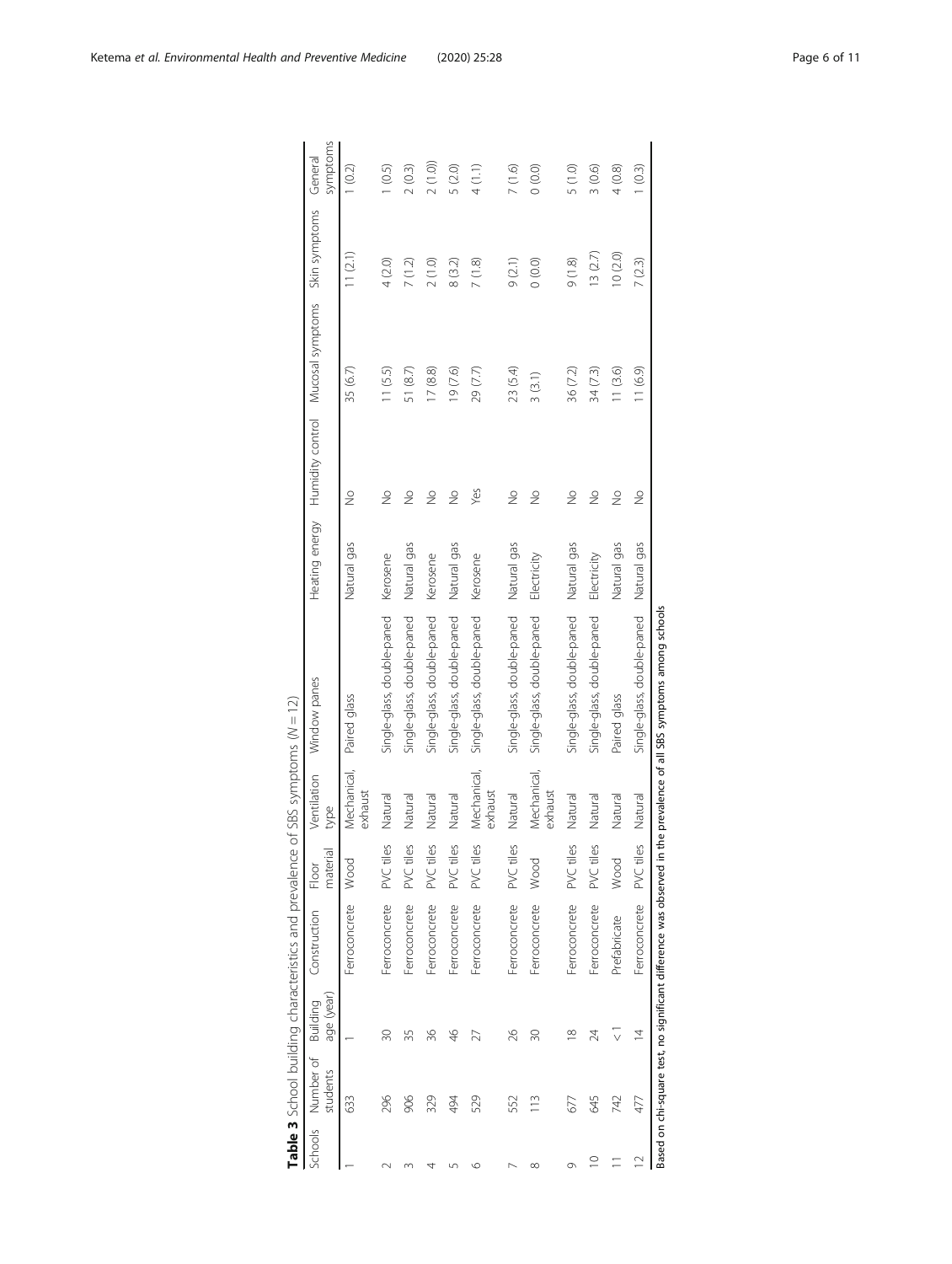|                     | Variables                                       | Reference          | Mucosal<br>symptoms      | Skin symptoms         | General<br>symptoms  |
|---------------------|-------------------------------------------------|--------------------|--------------------------|-----------------------|----------------------|
|                     |                                                 |                    | OR (95% CI)              | OR (95% CI)           | OR (95% CI)          |
| Demographic data    | Any allergies                                   | <b>No</b>          | 9.23 (5.41, 10.2)***     | 5.23 (3.12, 9.17)***  | 1.41 (0.67, 2.94)    |
| Lifestyle behaviors | Eating breakfast (No/sometimes)                 | Always             | 1.40 (0.64, 2.70)        | 0.99(0.24, 4.14)      | 3.92 (1.13, 13.49)*  |
|                     | Significant faddiness                           | None/some          | $1.60$ (1.17, 2.18)**    | 1.23(0.67, 2.24)      | 2.77 (1.26, 6.06)*   |
|                     | Daily TV watching $(23 h)$                      | < 2 h              | 1.15(0.89, 1.48)         | 0.90(0.56, 1.46)      | 1.16 (0.56, 2.38)    |
|                     | Constipation/bowel movement<br>(Once in 3 days) | Once in 1-2 days   | $1.69$ (1.14, 2.52)*     | $2.06$ (1.10, 3.38)*  | 4.38 (1.88, 9.34)*** |
|                     | Insufficient sleep (No/sometimes)               | Always             | $1.72(1.25, 2.35)$ **    | 2.22 (1.26, 3.84)**   | 0.85(0.13, 3.56)     |
|                     | Feeling refreshed after sleep<br>(No/sometimes) | Always             | 2.09 (1.52, 2.85)**      | 2.74 (1.56, 4.74)**   | 8.08 (3.36, 21.4)*** |
|                     | Deep sleep (No/sometimes)                       | Always             | $3.15$ (2.13, 4.60)**    | $2.16$ (0.91, 4.55)*  | 10.3 (3.65, 29.9)**  |
|                     | Lifestyle index (0-7)                           | Continuous         | $1.32$ (1.21, 1.45)***   | $1.22$ (1.04, 1.44)*  | 1.76 (1.39, 2.24)*** |
| Home building       | Number of inhabitants                           | Continuous         | 0.94(0.83, 1.06)         | 0.91(0.72, 1.14)      | 0.94(0.64, 1.32)     |
| characteristics     | Building age                                    | Continuous         | $1.09$ (1.03, 1.16)*     | $1.12$ (1.01, 1.24)*  | 1.05(0.89, 1.25)     |
|                     | Multifamily home (Apartment)                    | Single-family home | $1.27(0.95 - 1.70)$      | $0.83(0.49 - 1.39)$   | $2.30$ (1.05, 5.45)* |
|                     | Steel and concrete structure                    | Wooden structure   | $1.03(0.98 - 1.35)$      | 1.02(0.62, 1.68)      | 1.65 (0.72, 3.78)    |
|                     | Newly built/renovation within 1 year            | <b>No</b>          | $0.64(0.36 - 1.15)$      | 1.53 (0.69, 3.34)     | 1.01 (0.24, 4.29)    |
|                     | Environmental tobacco smoke                     | <b>No</b>          | $1.17(0.91 - 1.48)$      | 1.06 (0.68, 1.64)     | $1.79(0.86 - 3.72)$  |
|                     | Ventilation in living and/or child's room(s)    | Yes                | $1.33$ $(1.04 - 1.70)^*$ | 0.79(0.49, 1.28)      | 1.12 (0.53, 2.27)    |
|                     | Furry pets in the house                         | No                 | $0.91$ $(0.68, 1.21)$    | $0.64$ $(0.36, 1.13)$ | 1.19 (0.54, 2.60)    |
|                     | Wall-to-wall carpet                             | No                 | $1.31(1.02 - 1.69)^{*}$  | 1.09(0.69, 1.71)      | 1.04(0.51, 2.15)     |
|                     | Dampness index                                  | Continuous         | 1.43 (1.29, 1.60)**      | $1.40$ (1.15, 1.70)** | 1.66 (1.21, 2.29)**  |
|                     | Lives near heavy traffic                        | No                 | 1.74 (1.20, 2.50)**      | 0.95(0.52, 1.72)      | 2.92 (0.80, 10.83)   |

<span id="page-6-0"></span>Table 4 Logistic regression on sick building syndrome, lifestyle behaviors, and home characteristics

Any allergies were defined positive if a child experiences at least one of ISAAC symptoms (wheeze, rhinoconjunctivitis, or eczema) Lifestyle index (0–7): score of individual lifestyle behaviors ranging from 0 (healthiest) to 7 (unhealthy or least healthy)

Adjusted for gender, grade, school, and parental history of allergy

 $**p* \le 0.05$ ,  $***p* \le 0.01$ ,  $****p* \le 0.001$ 

the lack of ventilation, dampness, and living near heavy traffic.

#### Prevalence of SBS

We compared the results from this study's population (Sapporo City) with those reported by a study among elementary school children in the Japanese city of Asahikawa (135 km from Sapporo City) [[17\]](#page-9-0). Here, this study's population showed lower prevalence rates for mucosal (6.9% vs 14.0%), skin (2.0% vs 11.3%), and general symptoms (0.8% vs 4.8%) [[17\]](#page-9-0). Children in the Asahikawa study skipped breakfast more often and consumed greater amounts of snacks/sweets [\[17\]](#page-9-0). Thus, better (healthier) lifestyle habits may have partially contributed to the lower prevalence of SBS symptoms found among the current study's population. This study also found a higher prevalence of general symptoms among girls when compared to boys. A previous study based in Iran school also found more symptoms among female students [\[22](#page-9-0)], while another Japanese school children study reported more symptoms among boys [[17\]](#page-9-0). On the other hand, studies among adult populations have reported higher SBS rates among women [\[23](#page-9-0)–[25](#page-9-0)]. As such, there is not yet sufficient evidence to establish gender-specific differences for SBS rates. Thus, future studies should investigate this issue more thoroughly.

#### Allergies and SBS

This study also found positive associations between mucosal and skin symptoms and the presence of allergies (wheeze, rhinoconjunctivitis, and eczema), thus supporting previous findings [[13](#page-9-0), [14](#page-9-0), [26\]](#page-9-0). We therefore hypothesized that children with asthma/allergies are at greater danger for developing SBS symptoms than those without these conditions. Notably, similar SBS trends were observed in our stratified analysis of allergic and non-allergic children except in eating breakfast and TV watching variables with mucosal symptoms (Supplementary Table [1\)](#page-8-0), in which asthmatic children who skipped breakfast displayed increased OR, while in contrast showed lower OR in daily TV watching variable when compared to non-asthmatic children in mucosal symptoms. This indicates that SBS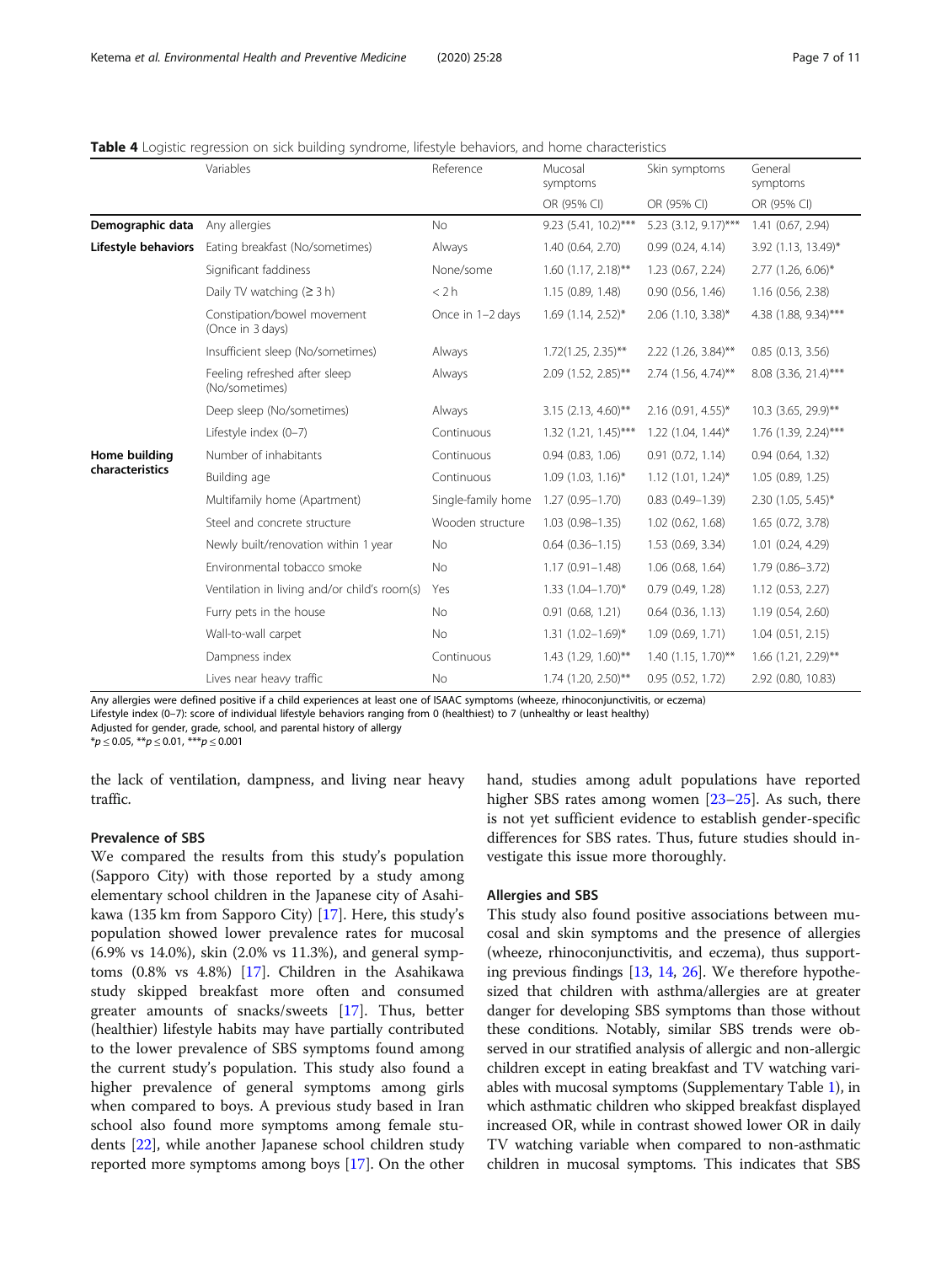|                               | Variables                                       | Reference              | Mucosal symptoms         | Skin symptoms            | General symptoms         |
|-------------------------------|-------------------------------------------------|------------------------|--------------------------|--------------------------|--------------------------|
|                               |                                                 |                        | OR (95% CI)              | OR (95% CI)              | OR (95% CI)              |
| Demographic data              | Any allergies                                   | <b>No</b>              | 6.80 (4.98, 9.44)**      | 4.74 (2.82, 8.34)**      | $\overline{\phantom{0}}$ |
| Lifestyle behaviors           | Eating breakfast (No/sometimes)                 | Always                 |                          | $\overline{\phantom{0}}$ | 2.51 (0.54, 8.19)        |
|                               | Significant faddiness                           | None/some              | $1.50$ (1.05, 2.10)*     |                          |                          |
|                               | Daily TV watching $(23h)$                       | $\leq$ 2 h             |                          |                          |                          |
|                               | Constipation/bowel movement<br>(Once in 3 days) | Once per 1-2 days      | $\overline{\phantom{m}}$ |                          | $3.17(1.31, 7.11)^*$     |
|                               | Insufficient sleep (No/sometimes)               | Always                 |                          |                          |                          |
|                               | Feeling refreshed after sleep<br>(No/sometimes) | Always                 | $1.52$ (1.15, 2.02)*     | 1.84 (1.16, 2.91)*       | $\overline{\phantom{a}}$ |
|                               | Deep sleep (No/sometimes)                       | Always                 | 1.40 (0.96, 2.01)        |                          | 4.39 (1.94, 9.57)**      |
|                               | Lifestyle index (0-7)                           | Continuous             |                          |                          |                          |
| Home building characteristics | Number of inhabitants                           | Continuous             |                          |                          |                          |
|                               | Building age                                    | Continuous             |                          |                          |                          |
|                               | Multifamily home                                | Single family home $-$ |                          |                          |                          |
|                               | Steel and concrete structure                    | Wooden structure       |                          |                          |                          |
|                               | Newly/renovation within 1 year                  | <b>No</b>              |                          |                          |                          |
|                               | Environmental tobacco smoke                     | <b>No</b>              |                          |                          |                          |
|                               | Ventilation                                     | Yes                    |                          |                          |                          |
|                               | Furry pets in the house                         | <b>No</b>              |                          |                          |                          |
|                               | Wall-to-wall carpet                             | No                     |                          |                          |                          |
|                               | Dampness index                                  | Continuous             | 1.35 (1.20, 1.52)***     | $1.35(1.11, 1.65)^*$     | $1.50$ (1.06, 2.09)*     |
|                               | Living near heavy traffic                       | No                     |                          |                          |                          |

### <span id="page-7-0"></span>Table 5 Backward stepwise logistic regression model

Any allergies were defined positive if a child experience at least one of ISAAC symptoms; wheeze, rhinoconjunctivitis or eczema. All variables of lifestyle behavior and home characteristics introduced into model at same time and adjusted for gender, grade, school, and parental history of allergies Lifestyle index (0–7): score of individual lifestyle behaviors ranging from 0 (healthiest) to 7 (unhealthy or least healthy)

 $**p* \le 0.05$ ,  $***p* \le 0.01$ ,  $****p* \le 0.001$ 

may be experienced in children independent of allergic symptoms. This could be attributed to factors other than allergic diseases, such as indoor environmental pollutants (e.g., dampness, chemicals, and/or microbial factors), which may increase SBS in non-allergic children [[1,](#page-9-0) [8,](#page-9-0) [10](#page-9-0), [11](#page-9-0), [27\]](#page-9-0). Further, our stepwise analysis revealed that the presence of any allergies (an independent variable) was associated with mucosal and skin symptoms (Table 5), which also supported previous studies [\[13,](#page-9-0) [26](#page-9-0)]. Thus, the risk of SBS might be decreased by making efforts to prevent allergic diseases in children.

#### Lifestyle behaviors and SBS

One of this study's main objectives was to evaluate the prevalence of SBS and its association with children's lifestyle behaviors. While only 2.4% reported skipping breakfast, these children showed significantly increased general symptoms when compared to children who always eat breakfast. Further, significant faddiness was also associated with increased mucosal and general symptoms. A stepwise analysis indeed confirmed that significant faddiness and constipation (independent variables)

were related to mucosal and general symptoms, respectively. This supports previous studies reporting that similar unpreferable eating behaviors were adversely associated with eye and general symptoms in children [[17,](#page-9-0) [18\]](#page-9-0). Further, non-parametric Spearman significant correlation was observed between unpreferable eating habits (skipping breakfast and exhibiting faddiness) and constipation (Supplementary Table [2](#page-8-0)). This supports the findings of a previous study showing that individual's food consumption habits were closely related to bowel movement frequency [[28\]](#page-9-0). Thus, unhealthy food consumption behaviors such as skipping breakfast may help explain the increased OR observed between SBS symptoms and constipation in this study. This indicates the importance of promoting healthy eating behaviors for young children when attempting to reduce SBS and mitigate other health risks in later life.

It is well-established that healthy sleep habits are essential for child health and development [\[29\]](#page-10-0). We therefore independently investigated the effects of three sleep qualities (i.e., sufficiency, feeling refreshed after sleep, and deep sleep) on SBS. Here, results showed increased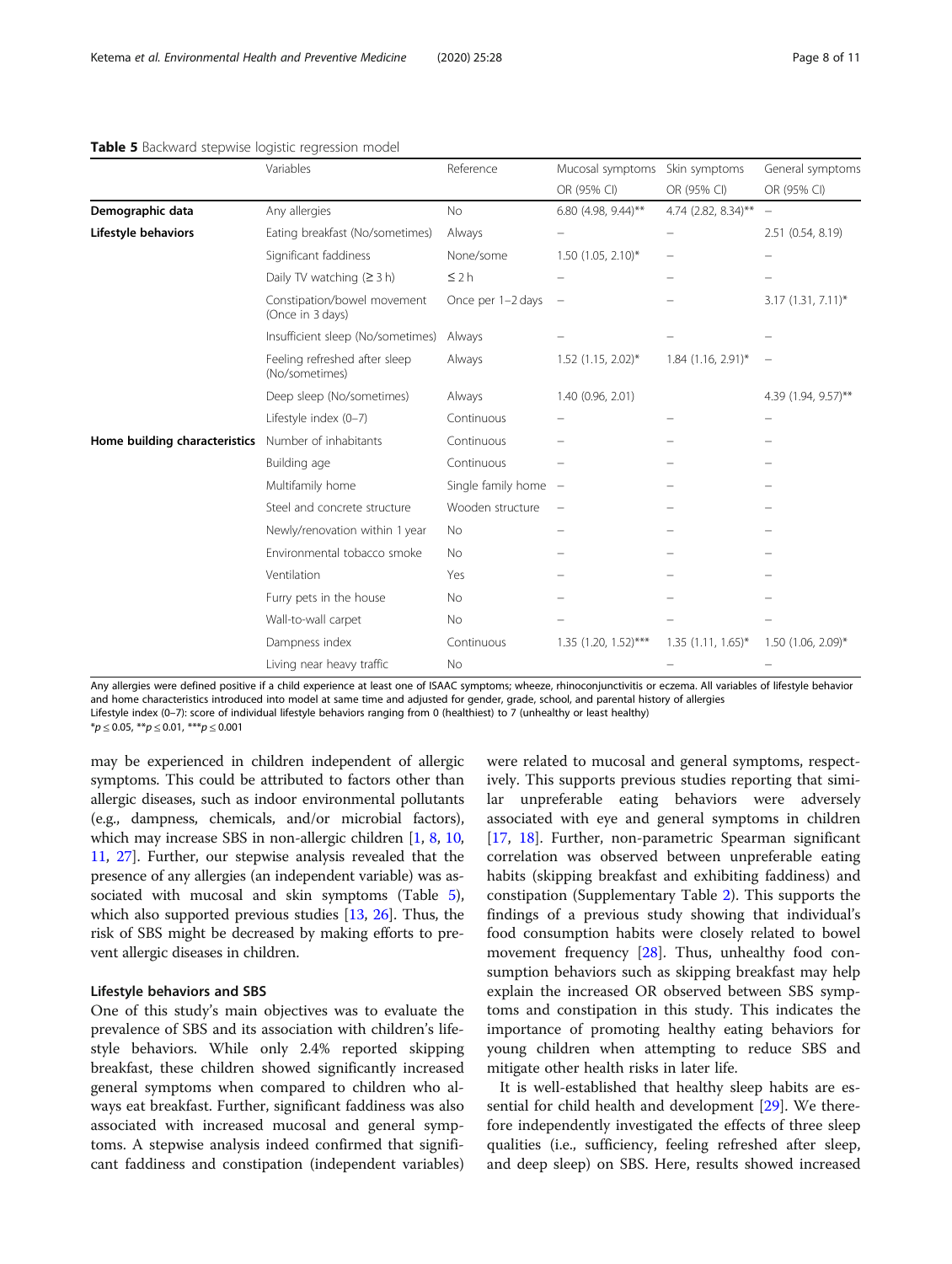<span id="page-8-0"></span>ORs for poor quality in all three items, thus supporting a study by Isshiki et al. [[18\]](#page-9-0), which found that children who slept longer and more sufficiently reported less general SBS symptoms. Notably, this study's sleep index (0–3) values showed increased ORs with each additional poor sleep quality variable and the presence of all SBS with  $p$  for trend < 0.001 (Supplementary Table 3). This indicates that children with more than one sleep problem may be at greater risk for developing SBS symptoms.

### Home building characteristics and SBS

More than 50% of the respondent's homes in this study were positive for one or more dampness indicators. Notably, we found a significant association between dampness index (0–4) values and SBS symptoms, which also supports previous studies [\[1,](#page-9-0) [10](#page-9-0), [17,](#page-9-0) [26](#page-9-0), [27](#page-9-0)]. Specifically, our stepwise analysis in Table [5](#page-7-0) confirmed a persistent and significant association between dampness index (0– 4) and all SBS symptoms, thus indicating that dampness is the most common independent indoor variable for SBS. This directly shows that reducing dampness in the home may decrease the development of SBS symptoms. Multifamily homes, lack of ventilation, and wall-to-wall carpet were important significant home building characteristics in association with general and mucosal SBS. Studies have reported the relationship of no ventilation and wall-to-wall carpeting of home, school, or in office buildings with SBS in children or adults [\[27](#page-9-0), [30](#page-10-0), [31](#page-10-0)]. This could reflect the abovementioned common variables in different building types such as home, school, or office are related to SBS. We also found that living near roads with heavy traffic was associated with mucosal symptoms in children. This may be due to higher amounts of outdoor pollutants such as particulate matter and nitrogen oxide, in which previous studies have reported in association with SBS [\[32](#page-10-0)]. Although previous studies reported the association of school environments with SBS in students, in this study, we did not observe significant differences in the prevalence of SBS among schools.

#### Strengths and limitations

This study had strengths and limitations. Strength-wise, we analyzed a relatively large number of participants  $(n = 4408)$  when compared to previous survey studies which assessed SBS symptoms among school children. Further, a stepwise analysis allowed us to elucidate the associations between independent variables and SBS symptoms, while data on personal characteristics, lifestyle behaviors, and building characteristics allowed us to assess several variables related to SBS in children. Although home environment, such as dampness, may differ across Japan [[1\]](#page-9-0), this study population of children in municipal schools strengthens the generalizability of our findings on the prospect of covering wide school locations and small lifestyle disparity among Japanese children in municipal schools. This study solely was dependent on a parent-reporting subjective questionnaire in which the lack of observational data is one of our limitations. Another limitation of this study is our initial aim of considering both school building and home building together in relation to SBS in children with the follow-up question. Since our preliminary analysis showed no significant difference in the prevalence of SBS symptoms among schools, we investigated home building variables in association with SBS symptoms but included schools in adjusted regression models as covariate factor. In doing this, we consider both home and school environment as an independent factor, yet we could not isolate if the SBS occurs in the school building or home building. Although previous studies reported socioeconomic status (SES) as a confounding factor in association with SBS [\[1](#page-9-0), [33](#page-10-0)], not obtaining SES data is our study limitation. Finally, this study is limited by its cross-sectional epidemiological design, meaning our results cannot be used to establish causal relationships.

# Conclusions

This study's findings suggest that allergies increase mucosal and skin symptoms in children. Further, unhealthy lifestyle behaviors (skipping breakfast, significant faddiness, constipation, and poor sleep quality) were associated with increasing SBS symptoms. Among the home environment variables, older building age, multifamily dwellings, the lack of ventilation, dampness, and living near heavy traffic were associated with increased SBS rates. Overall, these findings suggest that improving dietary quality, ensuring proper sleep habits, and providing an appropriate home environment (especially by reducing dampness) may reduce SBS symptoms in children. On the other hand, the reverse may also be true in some cases; for instance, reducing SBS may improve lifestyle factors such as sleep quality.

#### Supplementary information

Supplementary information accompanies this paper at [https://doi.org/10.](https://doi.org/10.1186/s12199-020-00869-2) [1186/s12199-020-00869-2](https://doi.org/10.1186/s12199-020-00869-2).

Additional file 1: Supplementary Table 1. Multiple variables related to sick building syndrome stratified according to ISAAC allergy results. Additional file 2: Supplementary Table 2. Non-parametric spearman

correlation for lifestyle behaviors and home building characteristics variables.

Additional file 3: Supplementary Table 3. Adjusted logistics regression on sick building syndrome and sleep index (0-3).

#### Abbreviations

SBS: Sick building syndrome; ISAAC: International Study of Asthma and Allergies in Childhood; MM: Miljo Medicine (Swedish term for environmental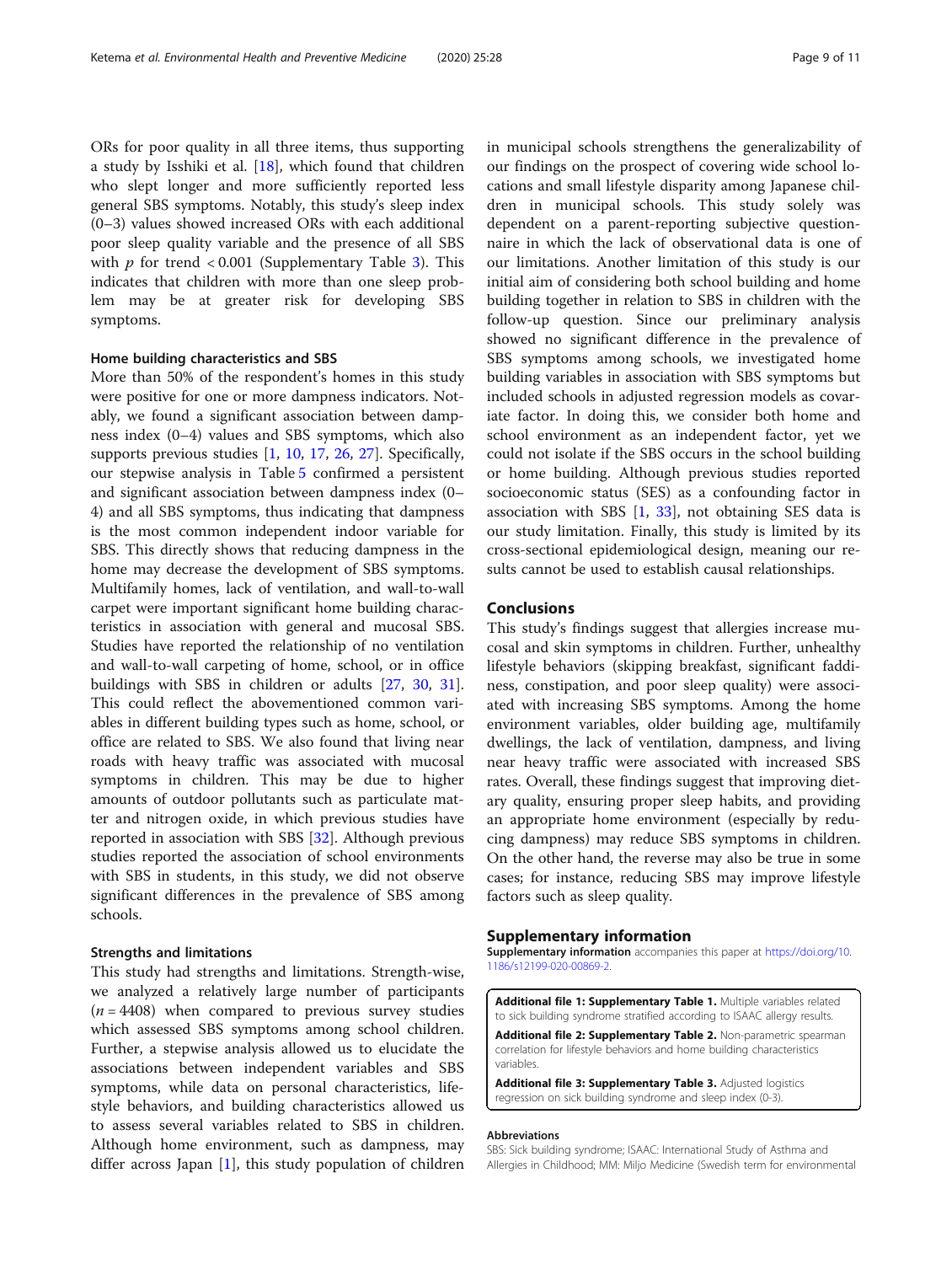<span id="page-9-0"></span>medicine); SD: Standard deviation; OR: Odds ratio; CI: Confidence interval; ETS: Environmental tobacco smoke

#### Acknowledgements

We thank all families that participated in this study.

#### Authors' contributions

RMK organized the research, conducted statistical analyses, interpreted results, and writing, reviewing, and editing the manuscript. YB organized the data analyses and critically revised the manuscript. AA collected and managed data, analyzed data, interpreted results, and drafted critical manuscript revisions. TS critically revised the manuscript. RK designed this study, collected and managed data, provided feedback, and approved of the final manuscript. The authors read and approved the final version of this manuscript.

#### Funding

This research was financially supported by a Grant-in-Aid for scientific research from the Ministry of Health Labour and Welfare, Japan (H20-Kenki Ippan-009) (H26-Kenki Ippan-006 (19LA1007) (19CA2016).

#### Availability of data and materials

The dataset used in this study is not publicly available. Access can be obtained for approved reasons by contacting the Hokkaido University Center for Environmental Health and Sciences. Ethical restrictions will be applied to access confidential data. Readers may contact Reiko Kishi (corresponding author and principal study investigator) to request any data.

#### Ethics approval and consent to participate

This study's protocol was approved by the ethical board for epidemiological studies at the Hokkaido University Graduate School of Medicine in September 24, 2008. Written consent was obtained from the guardian/ parent of each participating child.

#### Consent for publication

Not applicable

#### Competing interests

The authors declare no competing interests.

#### Author details

<sup>1</sup> Center for Environmental and Health Sciences, Hokkaido University, Sapporo, Japan. <sup>2</sup>Graduate School of Health Sciences, Hokkaido University, Sapporo, Japan.

#### Received: 12 March 2020 Accepted: 29 June 2020 Published online: 11 July 2020

#### References

- 1. Kishi R, Saijo Y, Kanazawa A, Tanaka M, Yoshimura T, Chikara H, et al. Regional differences in residential environments and the association of dwellings and residential factors with the sick house syndrome: a nationwide cross-sectional questionnaire study in Japan. Indoor Air. 2009;19: 243–54.
- 2. Belachew H, Assefa Y, Guyasa G, Azanaw J, Adane T, Dagne H, et al. Sick building syndrome and associated risk factors among the population of Gondar town, northwest Ethiopia. Environ Health Prev Med. 2018;23:54.
- Takigawa T, Saijo Y, Morimoto K, Nakayama K, Shibata E, Tanaka M, et al. A longitudinal study of aldehydes and volatile organic compounds associated with subjective symptoms related to sick building syndrome in new dwellings in Japan. Sci Total Environ. 2012;417–418:61–7.
- 4. Takigawa T, Wang B-L, Saijo Y, Morimoto K, Nakayama K, Tanaka M, et al. Relationship between indoor chemical concentrations and subjective symptoms associated with sick building syndrome in newly built houses in Japan. Int Arch Occup Environ Health. 2010;83:225–35.
- Kishi R, Norbäck D, Araki A, editors. Indoor environmental quality and health risk toward healthier environment for all. Singapore: Springer Nature; 2020. p. 3–18.
- The Building Center of Japan. Introduction to the Building Standard Law (latest edition) -Japanese Building Codes and Building Control System-. <https://www.bcj.or.jp/en/services/reference/>. Accessed 3 Mar 2020.
- 7. Center for Housing Renovation and Dispute Settlement Support. Chord Report 2017. [http://www.chord.or.jp/tokei/pdf/chord\\_report2017.pdf](http://www.chord.or.jp/tokei/pdf/chord_report2017.pdf). Accessed 7 Feb 2020.
- 8. Araki A, Kawai T, Eitaki Y, Kanazawa A, Morimoto K, Nakayama K, et al. Relationship between selected indoor volatile organic compounds, so-called microbial VOC, and the prevalence of mucous membrane symptoms in single family homes. Sci Total Environ. 2010;408:2208–15.
- 9. Norbäck D, Hashim JH, Hashim Z, Ali F. Volatile organic compounds (VOC), formaldehyde and nitrogen dioxide (NO<sub>2</sub>) in schools in Johor Bahru, Malaysia: Associations with rhinitis, ocular, throat and dermal symptoms, headache and fatigue. Sci Total Environ. 2017;592:153–60.
- 10. Kishi R, Ketema RM, Ait Bamai Y, Araki A, Kawai T, Tsuboi T, et al. Indoor environmental pollutants and their association with sick house syndrome among adults and children in elementary school. Build Environ. 2018;136: 293–301.
- 11. Putus T, Tuomainen A, Rautiala S. Chemical and microbial exposures in a school building: adverse health effects in children. Arch Environ Health. 2004;59:194–201.
- 12. Takaoka M, Suzuki K, Norbäck D. Sick Building Syndrome Among Junior High school students in Japan in relation to the home and school environment. Global J Health Sci. 2015;8:p165.
- 13. Hahm M-I, Chae Y, Kwon H-J, Kim J, Ahn K, Kim W-K, et al. Do newly built homes affect rhinitis in children? The ISAAC phase III study in Korea. Allergy. 2014;69:479–87.
- 14. Zhang X, Zhao Z, Nordquist T, Norback D. The prevalence and incidence of sick building syndrome in Chinese pupils in relation to the school environment: a two-year follow-up study: incidence and prevalence of SBS in Chinese pupils. Indoor Air. 2011;21:462–71.
- 15. Kishi R, Yoshino H, Araki A, Saijo Y, Azuma K, Kawai T, et al. New scientific evidence-based public health guidelines and practical manual for prevention of sick house syndrome. Nippon Eiseigaku Zasshi (Jpn J Hyg). 2018;73:116–29.
- 16. Bröder J, Okan O, Bauer U, Bruland D, Schlupp S, Bollweg TM, et al. Health literacy in childhood and youth: a systematic review of definitions and models. BMC Public Health. 2017;17:361.
- 17. Saijo Y, Nakagi Y, Ito T, Sugioka Y, Endo H, Yoshida T. Dampness, food habits, and sick building syndrome symptoms in elementary school pupils. Environ Health Prev Med. 2010;15:276–84.
- 18. Isshiki Y, Morimoto K. Lifestyles and psychosomatic symptoms among elementary school students and junior high school students. Environ Health Prev Med. 2004;9:95–102.
- 19. Ukawa S, Araki A, Kanazawa A, Yuasa M, Kishi R. The relationship between atopic dermatitis and indoor environmental factors: a cross-sectional study among Japanese elementary school children. Int Arch Occup Environ Health. 2013;86:777–87.
- 20. Andersson K. Epidemiological approach to indoor air problems. Indoor Air. 1998;8:32–9.
- 21. Beasley R. Worldwide variation in prevalence of symptoms of asthma, allergic rhinoconjunctivitis, and atopic eczema: ISAAC. Lancet. 1998;351: 1225–32.
- 22. Fard RF, Hosseini MR, Faraji M, Oskouei AO. Building characteristics and sick building syndrome among primary school students. Sri Lanka J Child Health. 2018;47:332.
- 23. Sun Y, Zhang Y, Bao L, Fan Z, Wang D, Sundell J. Effects of gender and dormitory environment on sick building syndrome symptoms among college students in Tianjin, China. Build Environ. 2013;68:134–9.
- 24. Hall HI, Leaderer BP, Cain WS, Fidler AT. Personal risk factors associated with mucosal symptom prevalence in office workers. Indoor Air. 1993;3:206–9.
- 25. Brasche S, Bullinger M, Morfeld M, Gebhardt HJ, Bischof W. Why do women suffer from sick building syndrome more often than men? Subjective higher sensitivity versus objective causes. Indoor Air. 2001;11:217–22.
- 26. Sahlberg B, Norbäck D, Wieslander G, Gislason T, Janson C. Onset of mucosal, dermal, and general symptoms in relation to biomarkers and exposures in the dwelling: a cohort study from 1992 to 2002: Onset of symptoms in relation to biomarkers. Indoor Air. 2012;22:331–8.
- 27. Nakayama Y, Nakaoka H, Suzuki N, Tsumura K, Hanazato M, Todaka E, et al. Prevalence and risk factors of pre-sick building syndrome: characteristics of indoor environmental and individual factors. Environ Health Prev Med. 2019; 24:77.
- 28. Bellini M. Irritable bowel syndrome and chronic constipation: fact and fiction. World J Gastroenterol. 2015;21:11362.